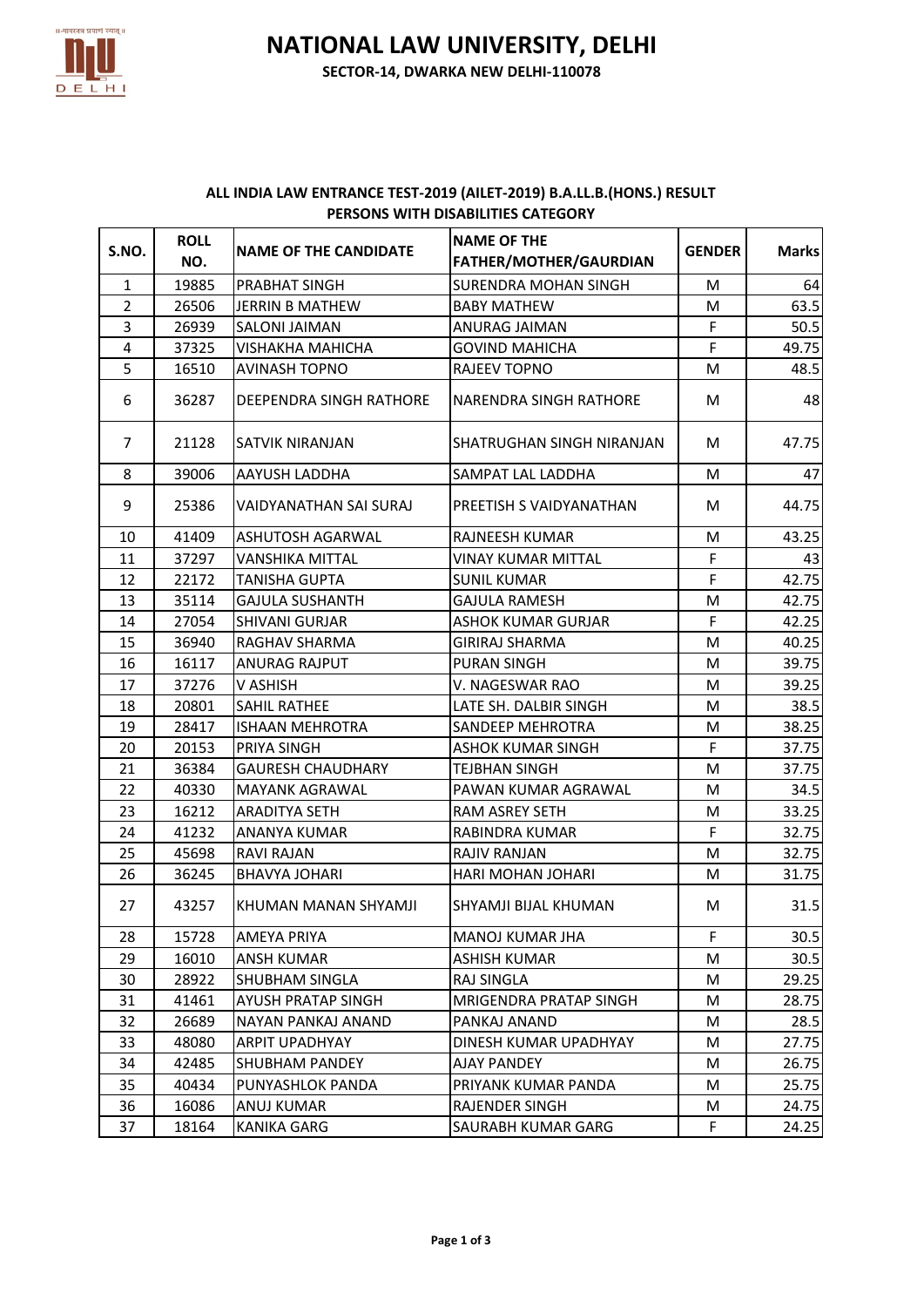

## **NATIONAL LAW UNIVERSITY, DELHI**

**SECTOR-14, DWARKA NEW DELHI-110078**

| S.NO. | <b>ROLL</b><br>NO. | <b>NAME OF THE CANDIDATE</b>           | <b>NAME OF THE</b><br>FATHER/MOTHER/GAURDIAN | <b>GENDER</b> | <b>Marks</b> |
|-------|--------------------|----------------------------------------|----------------------------------------------|---------------|--------------|
| 38    | 28642              | <b>NATASHA SINGH</b>                   | <b>HARPREET SINGH</b>                        | F             | 24.25        |
| 39    | 41449              | AYUSH AGARWAL                          | KUMUD KUMAR AGARWAL                          | M             | 23.75        |
| 40    | 26563              | <b>KRISHNA PANDIT</b>                  | PRAYAG RAJ PANDIT                            | M             | 23.5         |
| 41    | 43166              | DIVYA SAJNANI                          | <b>KISHORE SAJNANI</b>                       | F             | 23.25        |
| 42    | 42144              | <b>RAJAT PANDEY</b>                    | <b>RAMESH PANDEY</b>                         | M             | 22.75        |
| 43    | 48371              | <b>SHUBHI SHUKLA</b>                   | <b>SHASHI KANT SHUKLA</b>                    | F             | 22.75        |
| 44    | 27029              | <b>SHAYANT KUMAR PATHAK</b>            | SHAILESH KUMAR PATHAK                        | M             | 22           |
| 45    | 40185              | <b>BISWAJIT SHIL</b>                   | <b>ARJUN SHIL</b>                            | M             | 21.5         |
| 46    | 48341              | <b>SHIVAM SINGH</b>                    | LAKSHMI KANT SINGH                           | М             | 21.5         |
| 47    | 20719              | <b>RUDRAKSHA GAUR</b>                  | LT COL ROHIT GAUR                            | M             | 20.25        |
| 48    | 31288              | NANDANA SUJITH                         | SUJITH RAJAGOPAL                             | F             | 19.75        |
| 49    | 43016              | ABHISHEK PANNA RAJPUT                  | PANNA RAJPUT                                 | M             | 19.5         |
| 50    | 45597              | PRAGYA JAISWAL                         | DHARMENDRA KUMAR JAISWAL                     | F             | 19.5         |
| 51    | 17694              | <b>HIMANK TYAGI</b>                    | RAJEEV KUMAR TYAGI                           | M             | 18.5         |
| 52    | 46073              | YASH RAJ                               | PRABHAT KUMAR                                | M             | 18.5         |
| 53    | 43138              | DARSH SACHIN GALA                      | <b>SACHIN</b>                                | М             | 18.25        |
| 54    | 20673              | ROHIT BHALLA                           | MUKESH KUMAR BHALLA                          | М             | 18           |
| 55    | 28357              | <b>GURSEHAJ SINGH</b>                  | <b>RAJINDER SINGH</b>                        | М             | 18           |
| 56    | 22251              | <b>TANVI SHARMA</b>                    | PRADEEP SHARMA                               | F             | 17           |
| 57    | 36211              | AVANI LEKHARA                          | PRAVEEN KUMAR LEKHARA                        | F             | 17           |
| 58    | 17092              | DILMOL SINGH SANDHU                    | JAIDEEP SINGH SANDHU                         | M             | 16.75        |
| 59    | 43601              | <b>USHNISH DASGUPTA</b>                | <b>INDRANIL DASGUPTA</b>                     | M             | 16.75        |
| 60    | 18227              | <b>KARAN WALI</b>                      | RAJINDER WALI                                | М             | 16.75        |
| 61    | 35135              | <b>GURNOOR KAUR</b>                    | SARABJIT SINGH                               | F             | 16.25        |
| 62    | 28278              | <b>DHRITI SINGLA</b>                   | <b>ARVIND SINGLA</b>                         | F             | 15           |
| 63    | 18360              | <b>KESHAV CHANDRA</b>                  | <b>P K PRUSTY</b>                            | M             | 14.75        |
| 64    | 23080              | YUVRAJ SHARMA                          | RAJKUMAR SHARMA                              | М             | 14.75        |
| 65    | 22129              | <b>SWASTIKA OJHA</b>                   | <b>SHAILESH KUMAR OJHA</b>                   | F             | 14.5         |
| 66    | 28776              | <b>RICHAN</b>                          | <b>AJAY KUMAR</b>                            | M             | 14.5         |
| 67    | 35100              | <b>DEVU SAI RUCHITHA</b>               | DEVU RAJANNA                                 | F             | 14.5         |
| 68    | 39043              | <b>ANSHUL CHOUDHARY</b>                | OMPRAKASH CHOUDHARY                          | м             | 14.5         |
| 69    | 37133              | SHIVANSHU KHADGAWAT                    | NAVRATAN KHADGAWAT                           | М             | 14           |
| 70    | 43196              | <b>HARSHVARDHAN SINGH</b><br>SHEKHAWAT | MAJOR JITENDRA SINGH<br><b>SHEKHAWAT</b>     | М             | 13.75        |
| 71    | 17743              | <b>HITESH SAWANT</b>                   | <b>MADHUKAR SAWANT</b>                       | м             | 13.5         |
| 72    | 17818              | <b>ISHAAN SETH</b>                     | LT COL NAVIN SETH                            | M             | 13.25        |
| 73    | 19689              | OJAS BANGIA                            | KULDEEP KUMAR BANGIA                         | М             | 13.25        |
| 74    | 20340              | RAHUL TANWAR                           | MANOJ KUMAR TANWAR                           | М             | 13.25        |
| 75    | 26382              | DIVYA NAGAR                            | LOKENDRA NAGAR                               | F             | 12.5         |
| 76    | 28848              | SARAH                                  | ARSHAD MAHMOOD NANDAN                        | F             | 12.5         |
| 77    | 40060              | <b>ANAND SHUKLA</b>                    | DIWAKAR SHUKLA                               | M             | 12.25        |